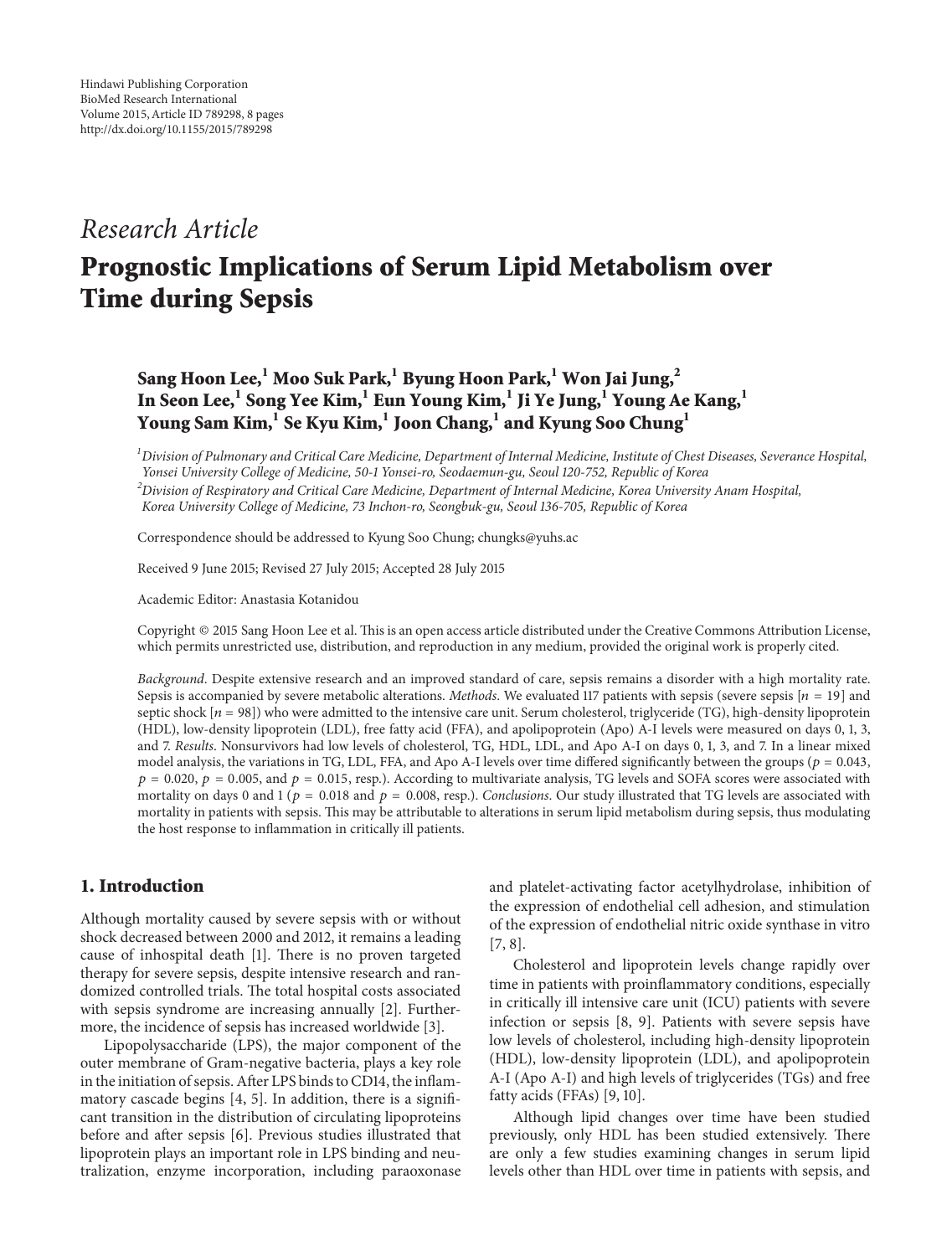

FIGURE 1: Flow chart of the inclusion and exclusion of patients in the study. A total of 179 patients were enrolled between August and December 2008, and 117 patients were included in the analysis. Patients who were being admitted for a second time ( $n = 4$ ), those using steroids ( $n = 26$ ), and those with a history of dyslipidemia ( $n = 13$ ) or liver disease ( $n = 22$ ) were excluded. Note: one patient had dyslipidemia and liver disease and two patients had liver disease and used steroids (≥15 mg/day) within the previous 7 days.

the prognostic implications of changes in lipoprotein content remain unclear. Furthermore, most of these studies of lipid profiles were conducted in Western populations. Recently, simvastatin and rosuvastatin failed to provide better clinical outcomes in patients with acute respiratory distress syndrome (ARDS) or sepsis-associated ARDS [11, 12]. As a result, there are controversies related to the concentration of lipids [4, 13, 14], and further studies with Asian patients are needed because of ethnic differences, namely, low body mass indices (BMIs) and low-fat diets. To the best of our knowledge, no prior studies examined lipid profiles and sepsis using multivariate and survival analyses.The purpose of this study was to examine the difference and dynamic changes in serum lipid levels, including Apo A-I, in ICU patients with sepsis and evaluate whether these lipids are associated with prognosis.

#### **2. Methods**

*2.1. Study Subjects.* This was a prospective blood sampling and retrospective data analysis of a cohort of patients admitted to the medical ICU at a 2500-bed tertiary university medical center in Seoul, South Korea. The medical ICU is a 30-bed closed unit that is managed by certified ICU care specialists who only care for ICU patients. We enrolled patients admitted to the ICU with sepsis between August and December 2008; a total of 179 ICU patients were enrolled. Patients were excluded if they met specific criteria: age less than 18 years, pregnancy, ICU readmission, and a need for primary cardiac care. Patients with liver disease (hepatitis B, hepatitis C, immune hepatitis, liver cirrhosis, and hepatocellular carcinoma), dyslipidemia, or a history of statin or steroid ( $\geq$ 15 mg/day) use within the previous 7 days were also excluded from the study. Similarly, patients who had been treated with corticosteroid therapy for septic shock prior to admission to ICU were excluded. Finally, 117 patients were included for analysis in this study (Figure 1).

Sepsis was clinically defined as the identification of an infection site and three or four systemic inflammatory response syndrome (SIRS) criteria: (1) body temperature less than 36<sup>∘</sup> C (96.8<sup>∘</sup> F) or greater than 38<sup>∘</sup> C (100.4<sup>∘</sup> F); (2) heart rate greater than 90 beats/min; (3) tachypnea of greater than 20 breaths/min or an arterial partial pressure of carbon dioxide less than 4.3 kPa (32 mmHg); and (4) white blood cell count of less than 4000 cells/mm<sup>3</sup> ( $4 \times 10^9$  cells/L) or greater than 12,000 cells/mm<sup>3</sup> (12  $\times$  10<sup>9</sup> cells/L) [15]. Septic shock was defined as the state of sepsis with persistent hypotension despite adequate volume resuscitation [16, 17]. All eligible patients in this study were managed according to "Surviving sepsis campaign: international guidelines for management of severe sepsis and septic shock: 2008" [18]. Once admitted to the ICU, patients were evaluated by a specialized nutrition team, who estimated the nutrition status of each patient and evaluated the possibility of enteral feeding. In total, 66 patients (56.4%) were supported by total parenteral nutrition, and 51 patients (43.6%) were supported by enteral feeding. Each patient was supplied with 20–30 kcal/kg/day of nutrition, depending on the patient's nutrition status, according to the guidelines of the American Society for Parenteral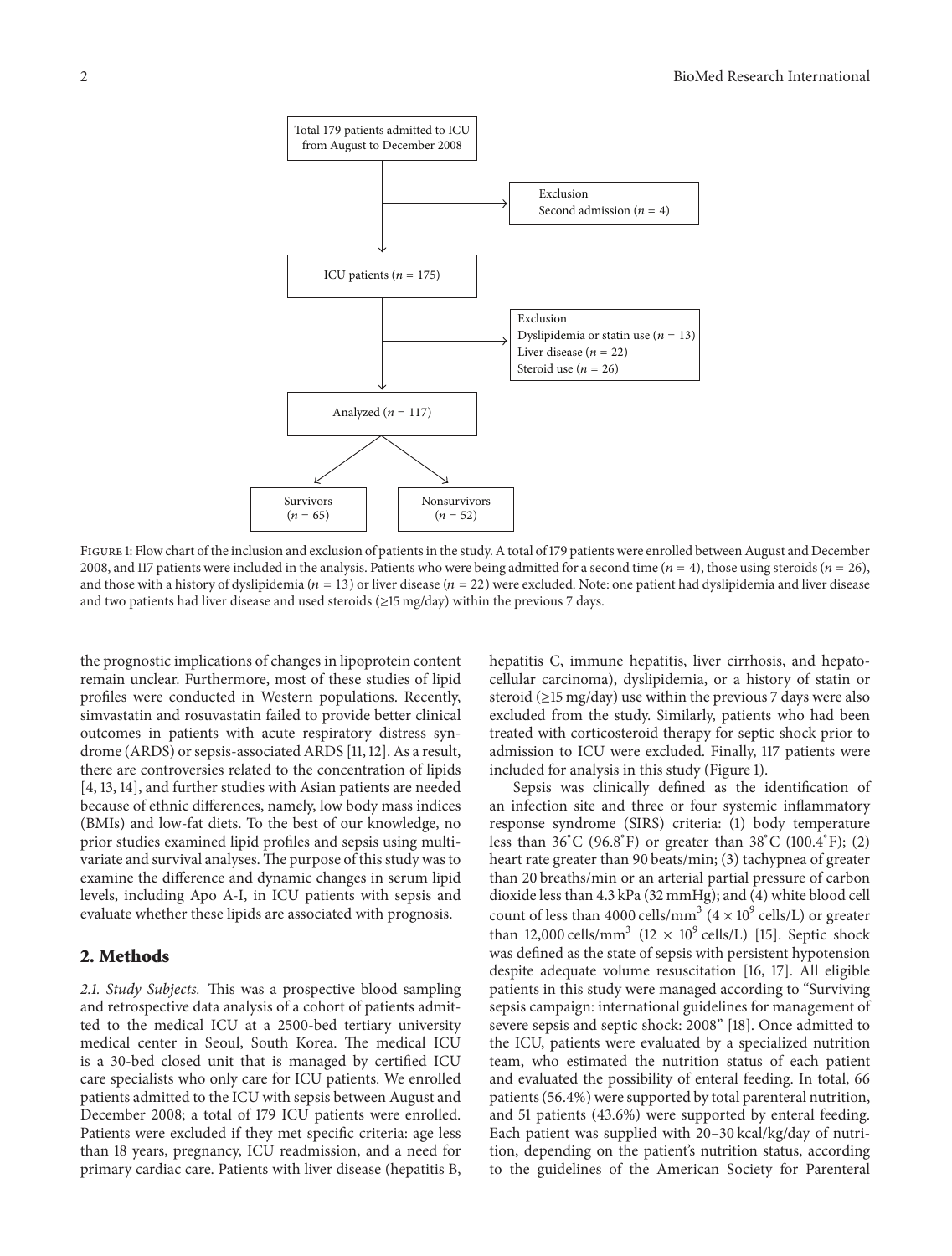and Enteral Nutrition or the European Society for Clinical Nutrition and Metabolism [19, 20]. Additionally, patients were treated using an insulin protocol, targeting a level of 100–140 mg/dL, which we developed on the basis of a modification of the Yale protocol [21]. Propofol, which affects lipid profiles, was not used in this study.

For each patient, data on age, gender, BMI, comorbidity, infection strain, administration of vasoactive drugs, length of ICU stay, and 28-day mortality were collected. In addition, Acute Physiology and Chronic Health Evaluation II (APACHE II) scores, Sequential Organ Failure Assessment (SOFA) scores, and laboratory data, including cholesterol, TG, HDL, LDL, FFA, and Apo A-I serum levels, were collected on days 0 (ICU admission), 1, 3, and 7.

*2.2. Blood Sampling and Assays.* Blood samples were obtained using an indwelling arterial catheter or via venous puncture as soon as possible after the patient was admitted to the ICU. Blood samples from days 1, 3, and 7 were obtained at a fixed time (5 AM) for all eligible patients. The levels of total cholesterol (normal range: 100–220 mg/dL), HDL (normal range: 40–86 mg/dL), TG (normal range: 44–240 mg/dL), LDL (normal range: 70–169 mg/dL), and FFA (normal range:  $150-600 \,\mu\text{Eq/L}$  were measured using commercial kits with an automated analyzer (Hitachi 7600-200-DDP, Hitachi Ltd., Tokyo, Japan). Apo A-I (normal range: 0.0–25.0 mg/dL) was measured using an autoanalyzer (Hitachi 7600-210 P-modulator, Hitachi Ltd.).

*2.3. Statistical Analysis.* Continuous variables were compared using Student's *t*-test or Mann-Whitney's *U* test, depending on the distribution, and were presented as the mean  $\pm$  standard deviation or median (interquartile range). Categorical variables were compared using Pearson's chi-squared test or Fisher's exact test and were presented as absolute frequencies and percentages. The changes in serum levels in the lipid profile over time were compared between the groups using linear mixed model analysis after adjusting for age, sex, and BMI. The effect of age, gender, BMI, SOFA scores, and serum lipid levels on survival was evaluated using Cox proportional hazard models. Pearson's correlation was performed to investigate the association between lipid levels and SOFA scores. The predictive receiver operating characteristic (ROC) curves of 28-day mortality were compared between the SOFA score and SOFA score/TG level. The effects of TG levels on survival were assessed using Cox proportional hazards models. An adjusted  $p$  value <0.05 was considered statistically significant. All statistical analyses were performed using SPSS version 20 (SPSS, Chicago, IL, USA).

*2.4. Ethics Statement.* The study protocol was reviewed and approved by the Institutional Review Board (IRB) of Yonsei University Health Service, Severance Hospital (IRB approval number 4-2008-0099). Informed consent was obtained from patients or their next of kin.

#### **3. Results**

The baseline demographic and clinical characteristics of the study subjects ( $n = 117$ ) at admission to the ICU (day 0) are shown in Table 1. The mean age of the 117 patients was  $62.7 \pm 16.2$  years. Age, gender, and BMI were similar between the survivor and nonsurvivor groups. SOFA and APACHE II scores were elevated in the nonsurvivor group ( $p = 0.008$  and  $p = 0.082$ , resp.). The lungs were the most commonly infected sites (80.3%). There were no significant differences between the two groups with respect to comorbidities. In addition, no significant differences were observed for clinical parameters. C-reactive protein (CRP) levels were elevated in the nonsurvivor group, albeit not significantly compared to the survivor group. Albumin levels were also not significantly different between the two groups. However, TG and FFA levels were significantly higher in the survivor group than in the nonsurvivor group. The levels of other lipoproteins (cholesterol, HDL, LDL, and Apo A-I) were also increased in the survivor group; however, the differences between the groups were not statistically significant.

The changes in serum lipid levels over time are shown in Figure 2. Serum lipid and lipoprotein levels were investigated from the day of admission to the ICU (day 0) to day 7. Changes in TG, LDL, FFA, and Apo A-I levels over time differed significantly between the two groups ( $p = 0.043$ ,  $p = 0.010, p = 0.005, \text{ and } p = 0.006, \text{ resp.}.$  However, changes in cholesterol and HDL levels over time did not differ significantly between the two groups. At different time points, there was a significant gap in the mean value for each lipid and lipoprotein between the two groups. Cholesterol levels were significantly elevated in the survivor group on days 3 and 7 compared to those of the nonsurvivor group. In addition, TG content was significantly elevated in the survivor group on days 0 and 1. Furthermore, significant differences were observed for HDL on day 3, LDL on day 7, FFA on day 0, and Apo A-I on day 7.

Using a Cox proportion hazard model, we performed survival analysis for each lipid level after adjusting for age, gender, BMI, and SOFA score on days 0, 1, 3, and 7 (Table 2). A total of 24 Cox proportion hazard models were constructed. On days 0 and 1, TG levels were significantly associated with survival. The hazard ratio (HR) decreased with TG levels  $(p = 0.015, HR = 0.991, and 95% confidence interval [CI] =$ 0.984–0.998 on day 0;  $p = 0.002$ , HR = 0.988, and 95% CI = 0.980–0.995 on day 1). Elevated LDL content on day 1 was associated with poor prognosis ( $p = 0.047$ , HR = 1.015, and 95% CI = 1.000–1.030). There was no significant association between the other lipids and survival.

The correlation between serum lipid levels and SOFA scores is shown in Table 3. Overall, the level of each lipid correlated well with the SOFA score, excluding TG and FFA. TG levels were not correlated with SOFA scores for the 7 days of ICU stay. The continuous TG level/SOFA score curve is shown in Figure 3, and it was a more accurate predictor of the 28-day mortality rate in ICU patients with sepsis than the SOFA score alone (area under the curve [AUC] = 0.717,  $p < 0.001$  and AUC = 0.634,  $p = 0.029$ , resp.).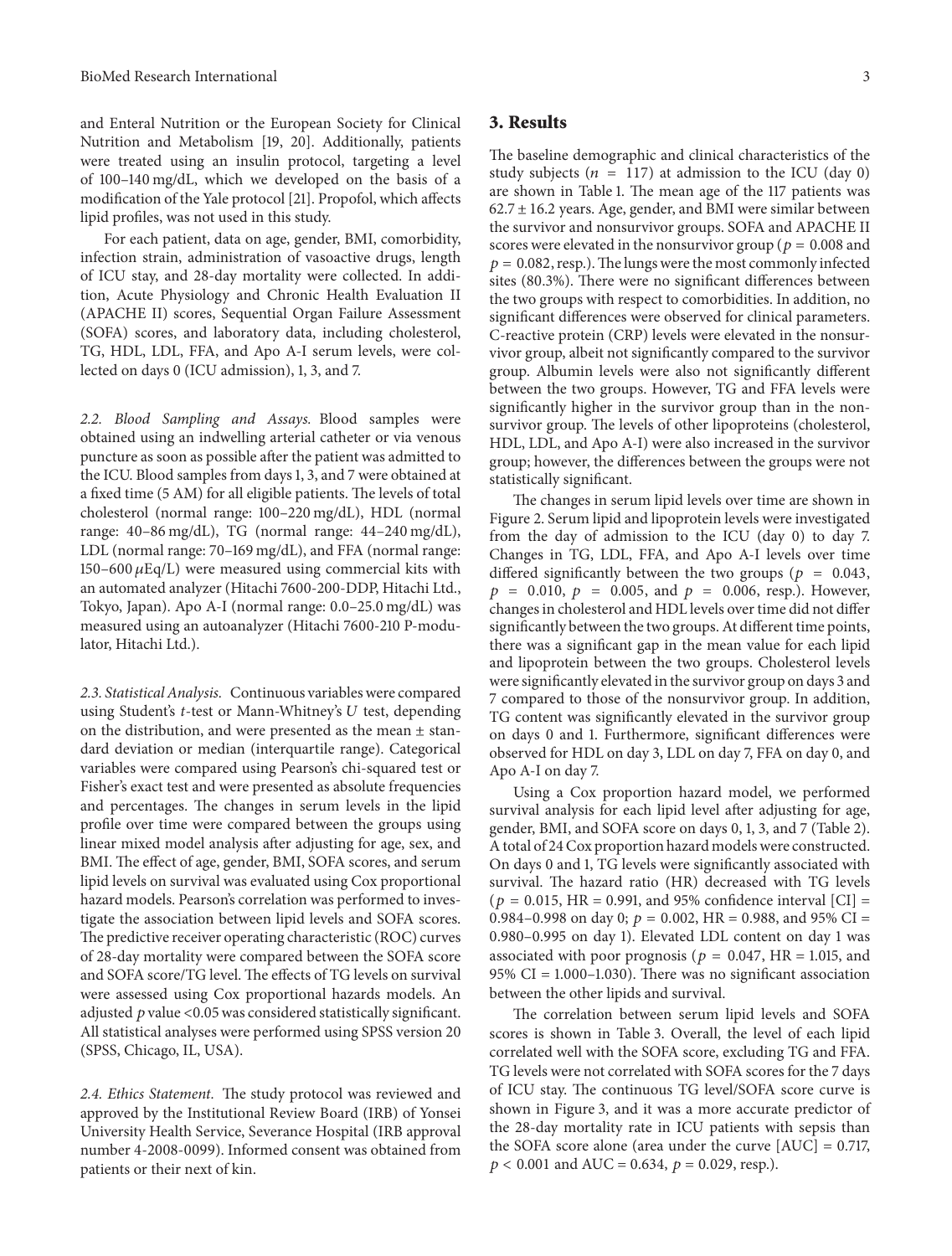|                                   | Survivors            | Nonsurvivors         | $p$ value |
|-----------------------------------|----------------------|----------------------|-----------|
| Variables                         | $(n = 65)$           | $(n = 52)$           |           |
| Age, yr                           | $63.0 \pm 16.6$      | $62.3 \pm 15.9$      | 0.832     |
| Male $(\%)$                       | 42(64.6)             | 31(59.6)             | 0.579     |
| BMI, $\text{kg/m}^2$              | $22.6 \pm 4.1$       | $22.9 \pm 3.8$       | 0.754     |
| Length of ICU stay, days*         | 11.0 [5, 20.5]       | 12.5 [3.3, 23.8]     | 0.695     |
| Severe sepsis                     | 17(26.2)             | 2(3.8)               | 0.001     |
| Septic shock                      | 48 (73.8)            | 50 (96.2)            | 0.001     |
| <b>APACHE II score</b>            | $18.3 \pm 6.0$       | $20.0 \pm 5.0$       | 0.082     |
| SOFA score                        | $6.9 \pm 3.1$        | $8.6 \pm 3.7$        | 0.008     |
| Infection site                    |                      |                      | 0.014     |
| Lung                              | 45 (69.2)            | 49 (94.2)            |           |
| Urinary tract                     | 5(7.7)               |                      |           |
| Abdomen                           | 11(16.9)             | 3(5.8)               |           |
| Others <sup>*</sup>               | 4(6.1)               |                      |           |
| Underlying diseases               |                      |                      |           |
| Diabetes mellitus                 | 21(32.3)             | 9(17.3)              | 0.065     |
| Chronic lung disease <sup>†</sup> | 10(15.4)             | 14 (26.9)            | 0.125     |
| Chronic renal disease             | 11(16.9)             | 9(17.3)              | 0.956     |
| Hypertension                      | 27(41.5)             | 19(36.5)             | 0.582     |
| Heart failure                     | 9(13.8)              | 6(11.5)              | 0.711     |
| Coronary artery disease           | 6(9.2)               | 6(11.5)              | 0.683     |
| Chronic liver disease             | 4(6.2)               | 6(11.5)              | 0.301     |
| Clinical parameters               |                      |                      |           |
| Hemoglobin, g/dL                  | $10.2 \pm 2.2$       | $9.6 \pm 2.1$        | 0.151     |
| Platelets, $10^3/\text{mm}^3$     | $204.9 \pm 157.7$    | $177.6 \pm 145.6$    | 0.338     |
| Albumin, g/dL                     | $2.7 \pm 0.7$        | $2.6 \pm 0.6$        | 0.185     |
| Blood urea nitrogen, mg/dL        | $32.3 \pm 27.2$      | $30.9 \pm 25.2$      | 0.776     |
| Creatine, mg/dL                   | $2.1 \pm 2.1$        | $1.7 \pm 1.8$        | 0.224     |
| CRP, mg/dL                        | $15.2 \pm 11.1$      | $19.6 \pm 14.0$      | 0.068     |
| Lipids*                           |                      |                      |           |
| Cholesterol, mg/dL                | 106.0 [78.0, 132.0]  | 84.5 [57.5, 129.5]   | 0.196     |
| Triglyceride, mg/dL               | 100.0 [66.5, 188.5]  | 81.0 [61.8, 113.5]   | 0.011     |
| High-density lipoprotein, mg/dL   | 21.0 [13.0, 30.5]    | 21.0 [9.0, 27.0]     | 0.411     |
| Low-density lipoprotein, mg/dL    | 46.0 [29.5, 69.5]    | 39.0 [22.0, 65.0]    | 0.414     |
| Free fatty acid, $\mu$ Eq/L       | 487.5 [287.0, 742.8] | 441.0 [222.0, 570.8] | 0.026     |
| Lipoprotein A, mg/dL              | 7.0 [3.0, 23.1]      | 6.1 [2.7, 19.0]      | 0.242     |

TABLE 1: Baseline characteristics of patients at ICU admission ( $n = 117$ , day 0).

Data are presented as numbers (percentages).

<sup>∗</sup>Data are presented as the median [interquartile range].

 $^\dagger$ Chronic lung disease includes asthma, COPD, and structural lung diseases, such as bronchiectasis and interstitial lung disease.

ICU, intensive care unit; BMI, body mass index; APACHE II, Acute Physiology and Chronic Health Evaluation II; *SOFA*, Sequential Organ Failure Assessment.

#### **4. Discussion**

The majority of studies performed previously to investigate sepsis focused on the role of HDL or Apo A-I and on the comparative analysis of mean values between survivor and nonsurvivor groups or between sepsis and severe sepsis groups [10, 22, 23]. In this study, we analyzed serum lipid levels over time and the association of lipid levels with survival in patients with sepsis.

Both HDL and Apo A-I were previously revealed to be potential therapeutic agents for sepsis. Guo et al. demonstrated that Apo A-I knockout mice were more susceptible to septic conditions and had a low capacity for LPS neutralization or clearance, corticosterone generation, and impaired leukocyte recruitment [24]. In addition, McDonald et al. reported that recombinant HDL (rHDL) reduced the severity of organ damage in rats preconditioned with *E. coli*. However, in their study, rats pretreated with rHDL did not display differences in hypotension events or serum levels of TNF- $\alpha$  [25]. Furthermore, Chenaud et al. illustrated that low serum levels of Apo A-I at ICU admission were related to SIRS exacerbation [10].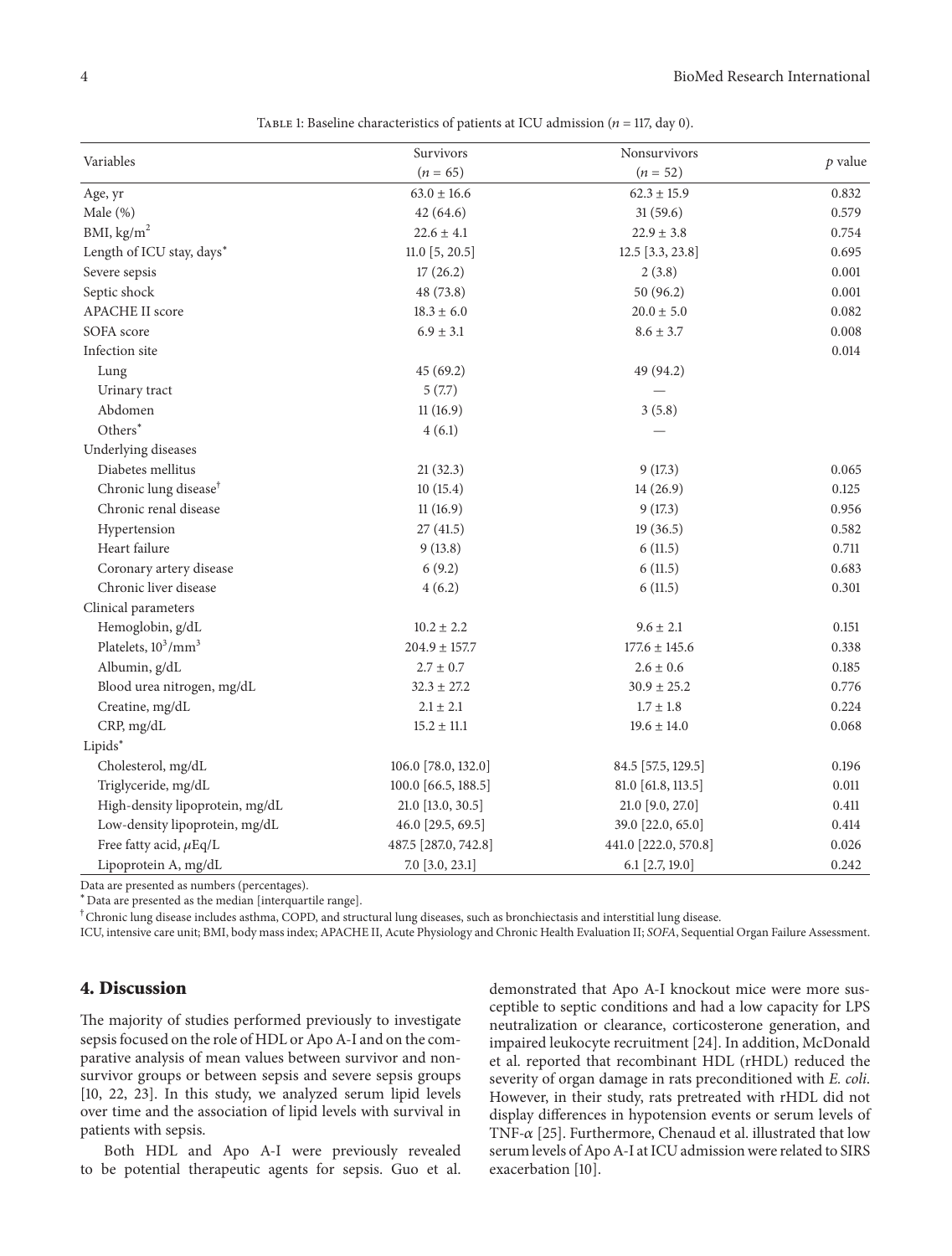Table 2: Analysis of survival by lipid profiles in ICU patients adjusted for age, sex, body mass index, and Sequential Organ Failure Assessment score.

|       | Variables                | Median (IQR)         | Hazard ratio | 95% CI         | $p$ value |
|-------|--------------------------|----------------------|--------------|----------------|-----------|
| Day 0 | Cholesterol              | 95.0 [65.5, 132.0]   | 1.003        | 0.995 to 1.010 | 0.469     |
|       | <b>TG</b>                | 92.0 [62.0, 137.3]   | 0.991        | 0.984 to 0.998 | 0.015     |
|       | HDL                      | 21.0 [11.3, 28.8]    | 1.018        | 0.991 to 1.045 | 0.192     |
|       | <b>LDL</b>               | $40.0$ [26.3, 68.3]  | 1.008        | 0.995 to 1.021 | 0.246     |
|       | <b>FFA</b>               | 457.0 [256.3, 692.0] | 0.999        | 0.998 to 1.000 | 0.124     |
|       | Apo A-I                  | $6.5$ [2.8, 19.0]    | 1.000        | 0.945 to 1.025 | 0.986     |
| Day 1 | Cholesterol              | 88.0 [63.8, 116.3]   | 1.006        | 0.997 to 1.015 | 0.210     |
|       | $\mathcal{T}\mathcal{G}$ | 93.0 [62.8, 145.3]   | 0.988        | 0.980 to 0.995 | 0.002     |
|       | HDL                      | $19.0$ [10.0, 26.0]  | 1.024        | 0.996 to 1.052 | 0.091     |
|       | <b>LDL</b>               | 37.0 [22.0, 64.0]    | 1.015        | 1.000 to 1.030 | 0.047     |
|       | <b>FFA</b>               | 313.5 [166.0, 525.0] | 0.999        | 0.997 to 1.000 | 0.146     |
|       | Apo A-I                  | 5.7 [2.7, 17.7]      | 1.004        | 0.978 to 1.030 | 0.780     |
| Day 3 | Cholesterol              | 88.0 [58.0, 113.5]   | 1.003        | 0.991 to 1.016 | 0.606     |
|       | TG                       | 90.0 [65.0, 130.0]   | 0.998        | 0.991 to 1.004 | 0.470     |
|       | <b>HDL</b>               | 14.0 $[8.0, 26.0]$   | 1.034        | 0992 to 1.078  | 0.116     |
|       | <b>LDL</b>               | 42.0 [23.8, 61.3]    | 1.013        | 0.994 to 1.032 | 0.189     |
|       | <b>FFA</b>               | 301.0 [145.0, 394.5] | 1.000        | 0.998 to 1.003 | 0.649     |
|       | Apo A-I                  | 5.3 [2.8, 17.6]      | 1.006        | 0.972 to 1.041 | 0.720     |
| Day 7 | Cholesterol              | 94.0 [76.0, 121.5]   | 0.994        | 0.981 to 1.008 | 0.393     |
|       | TG                       | 101.0 [73.0, 136.0]  | 0.999        | 0.987 to 1.009 | 0.728     |
|       | <b>HDL</b>               | 19.5 [13.8, 26.0]    | 1.032        | 0.975 to 1.092 | 0.274     |
|       | <b>LDL</b>               | 47.5 [30.5, 71.5]    | 0.986        | 0.968 to 1.005 | 0.156     |
|       | <b>FFA</b>               | 301.0 [167.5, 403.0] | 1.002        | 1.000 to 1.003 | 0.112     |
|       | Apo A-I                  | 8.5 [2.9, 18.7]      | 0.980        | 0.934 to 1.027 | 0.392     |

ICU, intensive care unit; TG, triglyceride; HDL, high-density lipoprotein; LDL, low-density lipoprotein; FFA, free fatty acid; Apo A-I, apolipoprotein A-I; IQR, interquartile range.

To date, only a few studies conducted survival analyses according to serum lipid levels in patients with sepsis. In our study, only TG levels on days 0 and 1 and LDL levels on day 1 were associated with survival. Although other lipids and lipoproteins illustrated significant differences over time between the survivor and nonsurvivor groups, no significant differences were found via survival analysis. This may be explained by the complexity of ICU patients with sepsis. In contrast to previous studies, which performed simple comparisons between survivors and nonsurvivors, our study reported that increased TG serum levels were significantly associated with a decreased mortality rate [4]. Harris et al. [26] and Barcia and Harris [6] explained this situation using the lipoprotein binding capacity of endotoxin and host defense mechanism to infection. The data suggested that the mean TG level for the survivor group in our study was similar to that in the low TG level group (survivor group) in other studies [10, 23]. Furthermore, Chiarla et al. reported that hypocholesterolemia, often paralleled by low TG levels, is associated with a poor prognosis [27]. Thus, both hypotriglyceridemia and hypertriglyceridemia could be related with poor outcomes in patients with sepsis. The absolute TG level may be important to some degree for the prediction of mortality. Choi et al. reported that both high and low TG levels were risk factors for poor early outcomes

after acute ischemic stroke [28]. In addition, it is possible that racial and ethnic differences could have affected the results. In general, Korean diets are low in fat. Therefore, the Koreans usually have relatively low BMIs and low lipid blood levels compared to the Europeans and Americans. These ethnic features could explain the different results in our study in comparison to previous studies. Therefore, extremely low TG values may be associated with poor prognoses in ICU patients with sepsis. Similarly, the HDL levels in our study were lower than previously published values [10, 14, 22]. These relatively low HDL levels may explain why HDL levels did not differ significantly between the survivor and nonsurvivor groups. Recently, in two large, multicenter, double-blind, randomized, placebo-controlled studies, simvastatin and rosuvastatin did not improve clinical outcomes in patients with ARDS or sepsis-associated ARDS (28- or 60-day inhospital mortality, ventilator-free days, or days free of nonpulmonary organ failure) [11, 12]. These findings, however, disagree with previous studies [29–31]. As reported in these two large, randomized studies, our study reported that in contrast to other studies, in particular, hypertriglyceridemia is related with poor prognoses [4, 32]. Further large-scale studies are needed to investigate the therapeutic role of HDL and the changes in HDL levels over time in patients with sepsis.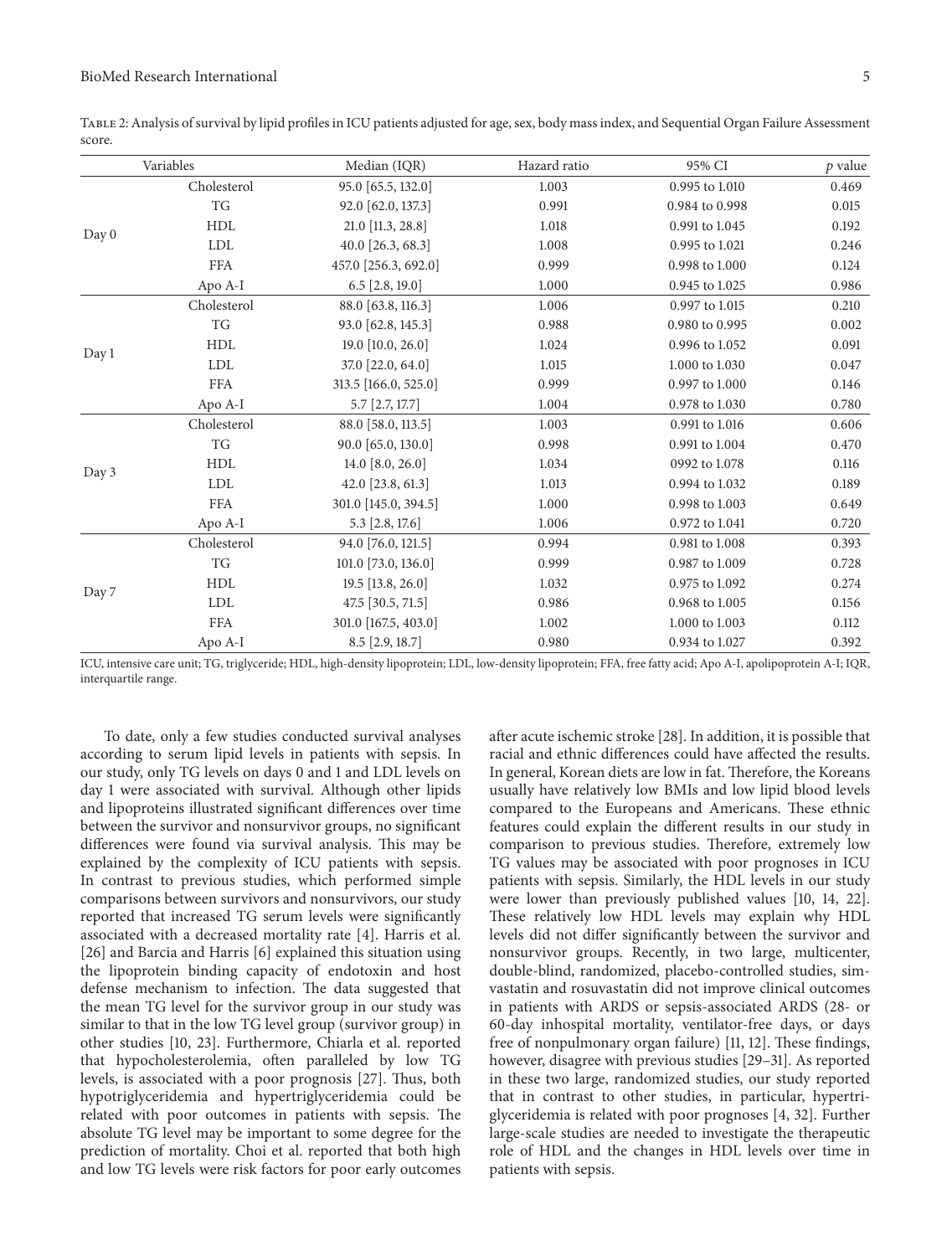

FIGURE 2: Time course of lipid levels in the survivor and nonsurvivor groups. Data for cholesterol (a), triglyceride (b), high-density lipoprotein (c), low-density lipoprotein (d), free fatty acid (e), and apolipoprotein A-I (f) are shown. Data were collected on the day of admission and days 1, 3, and 7 after admission. The circle and bar represent the mean value and standard error of the mean, respectively. Significant differences between the survivor and nonsurvivor groups are indicated by ∗.

We examined the correlation between the SOFA score and lipid levels (Table 3). We found that TG levels did not correlate well with the SOFA score, unlike the other lipids. Thus, we hypothesized that when TG levels are added to the SOFA score, 28-day mortality predictions would be more precise compared to using the SOFA score alone. The ROC curve using TG level/SOFA score on day 0 exhibited a wider AUC than the SOFA score alone, meaning that the 28-day mortality prediction was more accurate. Li et al. reported that the combination of soluble triggering receptor expression on myeloid cells-1 (sTREM-1), procalcitonin levels, and SOFA scores could be a powerful predictor for patients with sepsis [33]. Previously, serial measurements of lactate and procalcitonin were also helpful in the prediction of 28-day mortality [34]. In our study, TG, as well as the aforementioned biomarkers, was identified as a potential prognostic factor for patients with sepsis.

There are some limitations to the current study. First, we did not consider the nutritional status of the patients before ICU admission, and we did not accurately calculate caloric intake during the ICU care period. Weight history, physical examination (e.g., skin and mucous membranes), bowel function, and laboratory assessments, including prealbumin, retinol-binding protein, and transferrin levels, were not investigated, which could be important for the results of this study. However, a specialized nutrition team managed the ICU patients with personalized nutrition assessments using a standard protocol, and propofol was not used for sedation in this period. Thus, the effect of nutrition differences between patients was acceptable. Second, inflammatory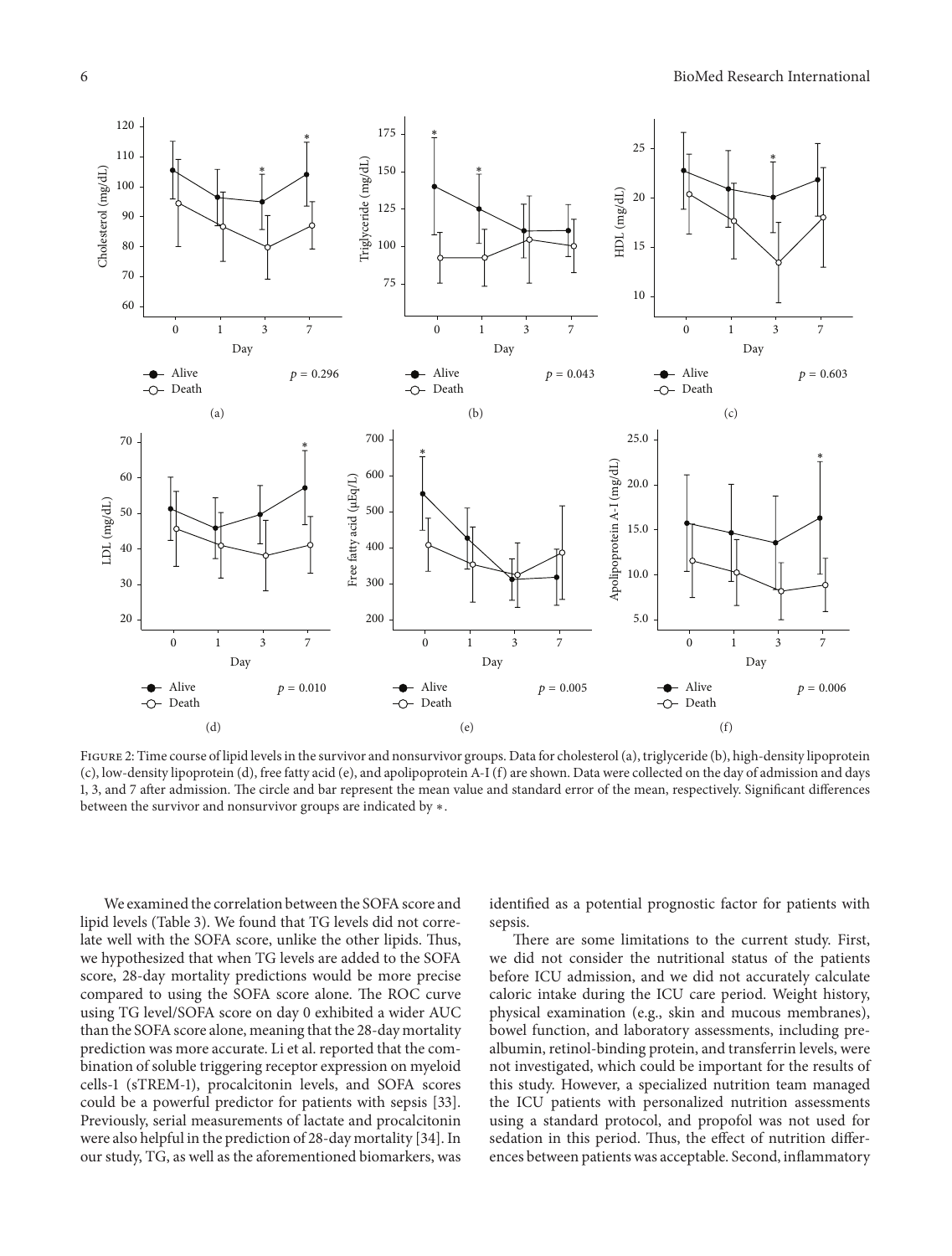Table 3: Correlations between Sequential Organ Failure Assessment score and the serum concentrations of lipids in ICU patients with sepsis.

|       | Variable    | Correlation (rho) | $p$ value |
|-------|-------------|-------------------|-----------|
| Day 0 | Cholesterol | $-0.428$          | < 0.001   |
|       | TG          | $-0.028$          | 0.791     |
|       | <b>HDL</b>  | $-0.449$          | < 0.001   |
|       | <b>LDL</b>  | $-0.418$          | < 0.001   |
|       | <b>FFA</b>  | 0.006             | 0.954     |
|       | Apo A-I     | $-0.279$          | 0.007     |
|       | Cholesterol | $-0.454$          | < 0.001   |
| Day 1 | <b>TG</b>   | 0.066             | 0.545     |
|       | <b>HDL</b>  | $-0.470$          | < 0.001   |
|       | <b>LDL</b>  | $-0.49$           | < 0.001   |
|       | <b>FFA</b>  | 0.249             | 0.021     |
|       | Apo A-I     | $-0.359$          | 0.001     |
| Day 3 | Cholesterol | $-0.353$          | < 0.001   |
|       | <b>TG</b>   | 0.044             | 0.712     |
|       | <b>HDL</b>  | $-0.453$          | < 0.001   |
|       | <b>LDL</b>  | $-0.466$          | < 0.001   |
|       | <b>FFA</b>  | $-0.056$          | 0.642     |
|       | Apo A-I     | $-0.414$          | < 0.001   |
| Day 7 | Cholesterol | $-0.276$          | 0.013     |
|       | <b>TG</b>   | $-0.158$          | 0.231     |
|       | <b>HDL</b>  | $-0.398$          | 0.002     |
|       | <b>LDL</b>  | $-0.312$          | 0.017     |
|       | <b>FFA</b>  | $-0.156$          | 0.248     |
|       | Apo A-I     | $-0.293$          | 0.025     |

ICU, intensive care unit; TG, triglyceride; HDL, high-density lipoprotein; LDL, low-density lipoprotein; FFA, free fatty acid; Apo A-I, apolipoprotein  $A-I$ 

cytokines, such as TNF- $\alpha$ , interleukin-1, and interleukin-6, were not examined in our study. In septic conditions, it is well known that these molecules affect lipid metabolism [35, 36]. These markers may have provided additional information on the relationships between sepsis and lipid profiles. Third, the duration of infection before sepsis was not calculated. Once patients were exposed to LPS by infection, HDL levels decreased, and thus the changes of serum lipid levels over time in this study may have been affected by the duration of time from infection to sepsis in each patient.

In conclusion, the changes in lipid profiles over time differed significantly between the survivor and nonsurvivor groups. Increased serum TG levels may be important in the prognosis of patients with sepsis, as TG levels on days 0 and 1 were significantly associated with 28-day mortality. In addition, the addition of TG to the SOFA score via ROC curve analysis may improve the accuracy of mortality predictions. Large-scale studies are required to confirm the role of lipid and lipoprotein in the outcomes of ICU patients with sepsis.

#### **Conflict of Interests**

All authors have no conflict of interests to disclose.



FIGURE 3: Receiver operator characteristic (ROC) curves of triglyceride levels and Sequential Organ Failure Assessment (SOFA) scores to predict mortality. On the day of admission, the area under curve for triglyceride levels was 0.62 (sensitivity = 94.7%, specificity = 29.6, and  $p = 0.066$ ), and that for the SOFA score was 0.63 (sensitivity = 21.2%, specificity = 96.9, and  $p = 0.019$ ). In addition, adjusting for triglyceride levels with the SOFA score significantly improved the predictive accuracy of 28-day mortality ( $AUC = 0.716$ , sensitivity = 71.1%, specificity = 66.7%, and  $p < 0.001$ ).

#### **References**

- [1] K.-M. Kaukonen, M. Bailey, S. Suzuki, D. Pilcher, and R. Bellomo, "Mortality related to severe sepsis and septic shock among critically ill patients in Australia and New Zealand, 2000–2012," *Journal of the American Medical Association*, vol. 311, no. 13, pp. 1308–1316, 2014.
- [2] T. Lagu, M. B. Rothberg, M.-S. Shieh, P. S. Pekow, J. S. Steingrub, and P. K. Lindenauer, "Hospitalizations, costs, and outcomes of severe sepsis in the United States 2003 to 2007," *Critical Care Medicine*, vol. 40, no. 3, pp. 754–761, 2012.
- [3] D. C. Angus and T. van der Poll, "Severe sepsis and septic shock," *The New England Journal of Medicine*, vol. 369, no. 21, p. 2063, 2013.
- [4] A. Cetinkaya, A. Erden, D. Avci et al., "Is hypertriglyceridemia a prognostic factor in sepsis?" *Therapeutics and Clinical Risk Management*, vol. 10, no. 1, pp. 147–150, 2014.
- [5] H. J. Van Leeuwen, E. C. J. M. Heezius, G. M. Dallinga, J. A. G. van Strijp, J. Verhoef, and K. P. M. van Kessel, "Lipoprotein metabolism in patients with severe sepsis," *Critical Care Medicine*, vol. 31, no. 5, pp. 1359–1366, 2003.
- [6] A. M. Barcia and H. W. Harris, "Triglyceride-rich lipoproteins as agents of innate immunity," *Clinical Infectious Diseases*, vol. 41, no. 7, pp. S498–S503, 2005.
- [7] A. H. Wu, C. J. Hinds, and C. Thiemermann, "High-density lipoproteins in sepsis and septic shock: metabolism, actions,